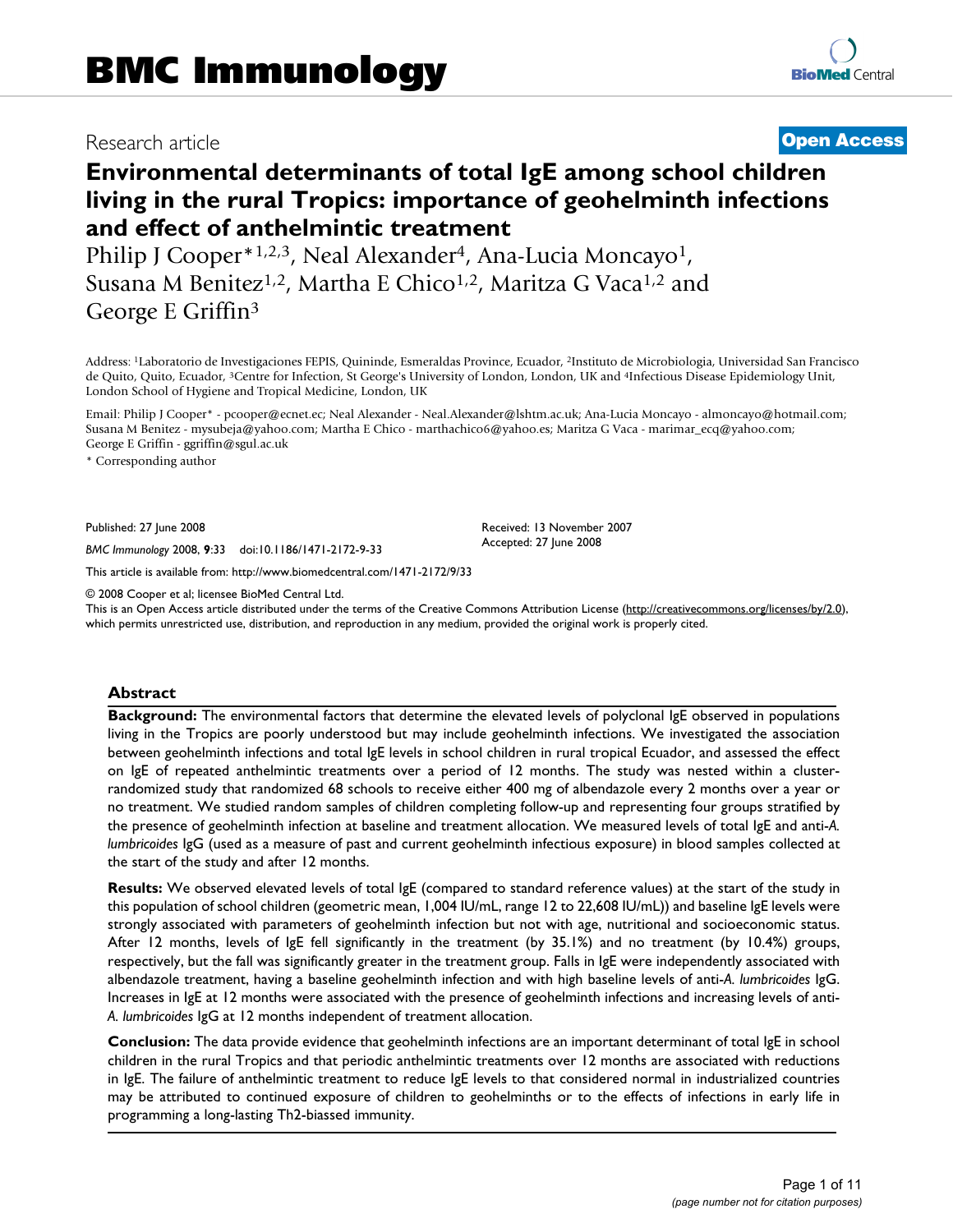### **Background**

Levels of polyclonal IgE in the peripheral blood of poor rural [1] and urban populations [2-4] living in the tropics are highly elevated compared to levels observed in wealthier urban populations in the same countries [5] or in populations living in industrialized countries [6]. Total IgE levels in industrialized countries are affected by age [7] and genetic factors [8] and are associated with ethnicity and socioeconomic status [9]. The causes of the high circulating levels of IgE in poor tropical populations are poorly understood but have been attributed again to genetic factors [10,11] and also to infections with geohelminth (intestinal helminth) parasites [12].

Geohelminth parasites are the most prevalent of all helminth infections and are estimated to infect approximately 2 billion humans worldwide [13]. Important geohelminth parasites include *Ascaris lumbricoides*, *Trichiuris trichiura*, hookworm, and *Strongyloides stercoralis*. Infections with these parasites induce strong immunological responses in infected humans that are associated with the production of type 2 cytokines including IL-4, IL-5, and IL-13 [14,15]. The high levels of polyclonal IgE observed in populations living in areas that are endemic for geohelminth parasites may be caused by non-specific stimulation of polyclonal IgE by geohelminths through an IL-4 dependent mechanism [[16\]](#page-10-0). A possible causal association between geohelminth infections and levels of total IgE may be suggested by the observation that IgE levels decline after effective anthelmintic treatment [\[16](#page-10-0)-18].

The objective of the present study was to investigate the association between total IgE and geohelminth infections and other risk factors in school children living in an area of the rural tropics that is highly endemic for geohelminth parasites, and to examine the effect of repeated anthelmintic treatments for a period of a year on levels of total IgE.

#### **Methods**

#### *Subjects and sampling*

School children attending schools in rural areas of Pichincha Province in Ecuador were sampled within a clusterrandomized study that examined the effect of albendazole treatment on the prevalence of allergy. The study design is described in detail elsewhere [19]. Briefly, mestizo children attending the second to seventh year of primary education in 68 rural schools were recruited. Schools were randomized to receive either albendazole (single doses of 400 mg provided every 2 months for a period of 12 months [total of 7 treatments] or no treatment. Albendazole treatments were directly observed and a placebo was not used in the no-treatment group. A total of 1,632 children (68.8% of 2,373 children that were recruited at the start of the study – follow-up rates were similar in treatment  $(67.4\%)$  and no-treatment  $(70.1\%)$  groups) – completed follow-up at 12 months in the 68 schools but 23 of these children with no baseline stool results were excluded from the analysis. Four samples of each of 100 individuals were selected randomly from the remaining 1,609 children to represent the four possible combinations of treatment and baseline infection as follows: 1) infection/no treatment (sampling fraction, 100/622) – children in the no treatment group that were infected at the beginning of the study with geohelminths; 2) no infection/no treatment (100/214) – children in the no treatment group that were not infected with geohelminths at the beginning of the study; 3) infection/treatment (100/543) – children in the treatment group that were infected with geohelminths at the beginning of the study; and 4) no infection/treatment (100/230) – children in the treatment group that were not infected with geohelminths at the beginning of the study. The study protocol was approved by the Ethics Committees of St George' University of London, London, UK, and the Hospital Pedro Vicente Maldonado, Pichincha Province, Ecuador. Informed written consent to participate in the study was obtained from a parent or guardian of all children.

#### *Sample collection and analysis*

Stool samples were collected from children at the beginning of the study (i.e. before receiving the 1st dose of albendazole) and at 12 months (i.e. before receiving the 7th dose of albendazole). Blood samples (3 mL) were drawn from the antecubital fossa into Vacutainers (Becton Dickinson) containing sodium heparin as anticoagulant at the beginning of the study and 7 days after receiving the 7th dose of albendazole. The blood was centrifuged and the plasma aliquotted and stored at -20C until use. Total IgE was measured in IU/mL as described previously [1]. Levels of *A. lumbricoides* – specific total IgG antibodies were measured by an antibody-capture ELISA as described [14]. Briefly, plates were coated with a PBS-soluble extract of *A. lumbricoides* adult female worms (obtained by expulsion after anthelmintic treatment) at 2.5 μg/mL in carbonate buffer. After incubation with plasma samples diluted at 1/100, the plates were incubated with alkaline phosphatase conjugated anti-human IgG (Jackson ImmunoResearch), developed with p-nitrophenyl phosphate (Sigma) in sodium carbonate buffer, and read on a microtiter plate reader. Unknown values were interpolated from a standard curve derived from pools of positive serum samples, and antibody levels were expressed as arbitrary units. The cut-off for a positive serologic test for *Ascaris lumbricoides*-specific IgG was defined as mean plus 3 standard deviations of antibody levels obtained from 8 individuals resident in the town of Quinindé in Esmeraldas Province with no previous history of geohelminth infection. Stool samples were examined using the modi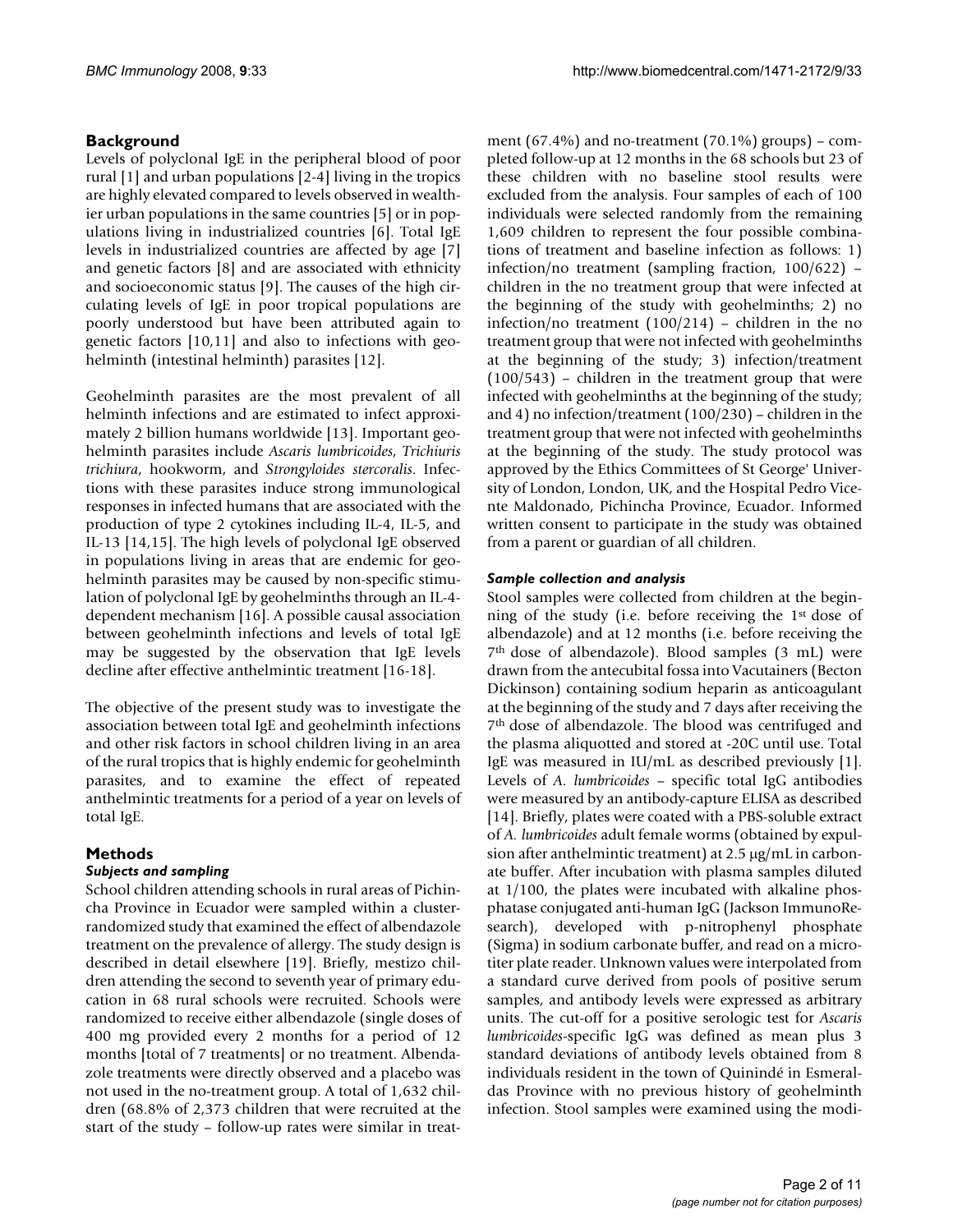fied Kato-Katz and formol-ether acetate concentration methods as described [20].

#### *Statistical analysis*

The random samples that comprised the four study groups were generated using computer software (Stata 7, Stata Corporation, College Station, Texas, USA). Children were analysed according to their original treatment allocation. The primary outcomes were baseline levels of IgE and fold change in total IgE expressed as a percentage (100\*posttreatment IgE/pretreatment IgE). Secondary outcomes were baseline levels of anti-*A. lumbricoides* IgG and changes in anti-*A. lumbricoides* IgG expressed as a percentage also. All analyses used logarithmically transformed data for the dependent continuous variables of baseline IgE and changes in IgE. The results of transformed data for IgE parameters were back-transformed to compare explanatory variables in terms of ratios (fold differences) of geometric means. Changes in IgE levels compared to baseline were assessed using the one-sample t test. Inter-group differences for IgE outcomes were assessed using one-way analysis of variance (for 4 group comparisons) and Student's t test (for 2 group comparisons). Multivariable analyses for IgE and anti-*A. lumbricoides* IgG outcomes used linear regression and controlled for the *a priori* confounding factors, age, sex, body mass index, socioeconomic level and household crowding. Clustering by school was adjusted for using the sandwich estimator ('robust cluster' in STATA). Four models were used to explore the associations between geohelminth infections and the primary IgE outcomes. The models were chosen to investigate the independent effects on these outcomes of different parameters of geohelminth infections including the presence of any infection and exposure to any infection, the presence of infections with different geohelminth parasites, and infection intensities with *A. lumbricoides* and *T. trichiura* (the predominant geohelminth parasites in the study area). The models were: Model 1 – association with any geohelminth infection; Model 2 – associations with individual geohelminth parasite infections; Model 3 – associations with infection intensities with *A. lumbricoides* and *T. trichiura*; and Model 4 – associations with geohelminth prevalence, and exposure to geohelminth parasites. Exposure to geohelminth infection was measured by anti-*A. lumbricoides* IgG antibodies – because there is extensive immunologic crossreactivity between antigen preparations from different geohelminth parasites [21], the presence of IgG antibodies to *A. lumbricoides* is likely to indicate past and or present exposures to geohelminth infections including *A. lumbricoides* and antibody levels are likely to be associated with the intensities of current and recent infections. Linear regression models for changes in IgE included also parameters for geohelminth infection at 12 months. The secondary outcomes, baseline levels and changes in anti-*A.*

*lumbricoides* IgG, were logarithmically transformed and analysed using Model 3 only. Bonferroni corrections were used to conservatively reduce the probability of Type I errors in those multivariable analyses involving multiple geohelminth-associated variables – the original significance level of 5% was divided by the number of such variables in each analysis to obtain an adjusted significance level for them. Therefore, the multiples used for Models 1, 2, 3, and 4 for total IgE and changes in total IgE were: 1, 4, 6, and 3 and 2, 8, 12, and 6, respectively, Bonferroni corrections for multivariable analyses of baseline and changes in anti-*A. lumbricoides* IgG were as for Model 3. Socioeconomic status was calculated as a score divided into quartiles and based on paternal and maternal educational level (categorized as illiterate [lowest] to completed higher education [highest]) and occupation (i.e. categorized as day-labourer [lowest] to professional [highest]), and the number of material goods in the household (radio, television, refrigerator, and sound system). Each variable was assigned a score and the range of scores was divided into quartiles numbered 1 to 4 representing the richest to poorest quartiles, respectively. Each individual was assigned a final quartile socioeconomic level score of 1 to 4. Geohelminth infection intensities were stratified into three groups (negative, and two positive groups [above and below the median]), and anti-*A. lumbricoides* IgG, when used as an independent variable, into tertiles. Tests for trend were included in the regression models by allocating ordinal scores (0, 1 and 2) to the categories in ascending order, and retaining the other model covariates. Analyses were done with Stata version 8.0.

#### **Results**

#### *General characteristics of study groups*

The baseline characteristics of the study groups are shown in Table 1. The mean age, sex distribution, and mean levels of crowding (number of persons per sleeping room) were similar between the 4 groups. Socioeconomic level was significantly different between the 4 study groups (P < 0.0001) and tended to be lower (i.e. higher score) in infected children in both treatment groups compared to the respective non-infected groups. *A. lumbricoides* and *T. trichiura* infections were the main geohelminth infections present in this population, and the prevalence of all 4 geohelminths present in this sample were similar between the 2 infection groups (infection/no treatment and infection/ treatment). A total of 185 of the 200 (93%) individuals in the two treatment groups (infection/treatment and no infection/treatment) received all 7 albendazole treatments, and only 4 individuals received 3 or fewer treatments. Treatment was incomplete in the treatment group as a consequence of failure of a few children to attend the school on treatment days or moving house from a treatment to a no treatment school over the course of the study (3 children). Five individuals in the no treatment groups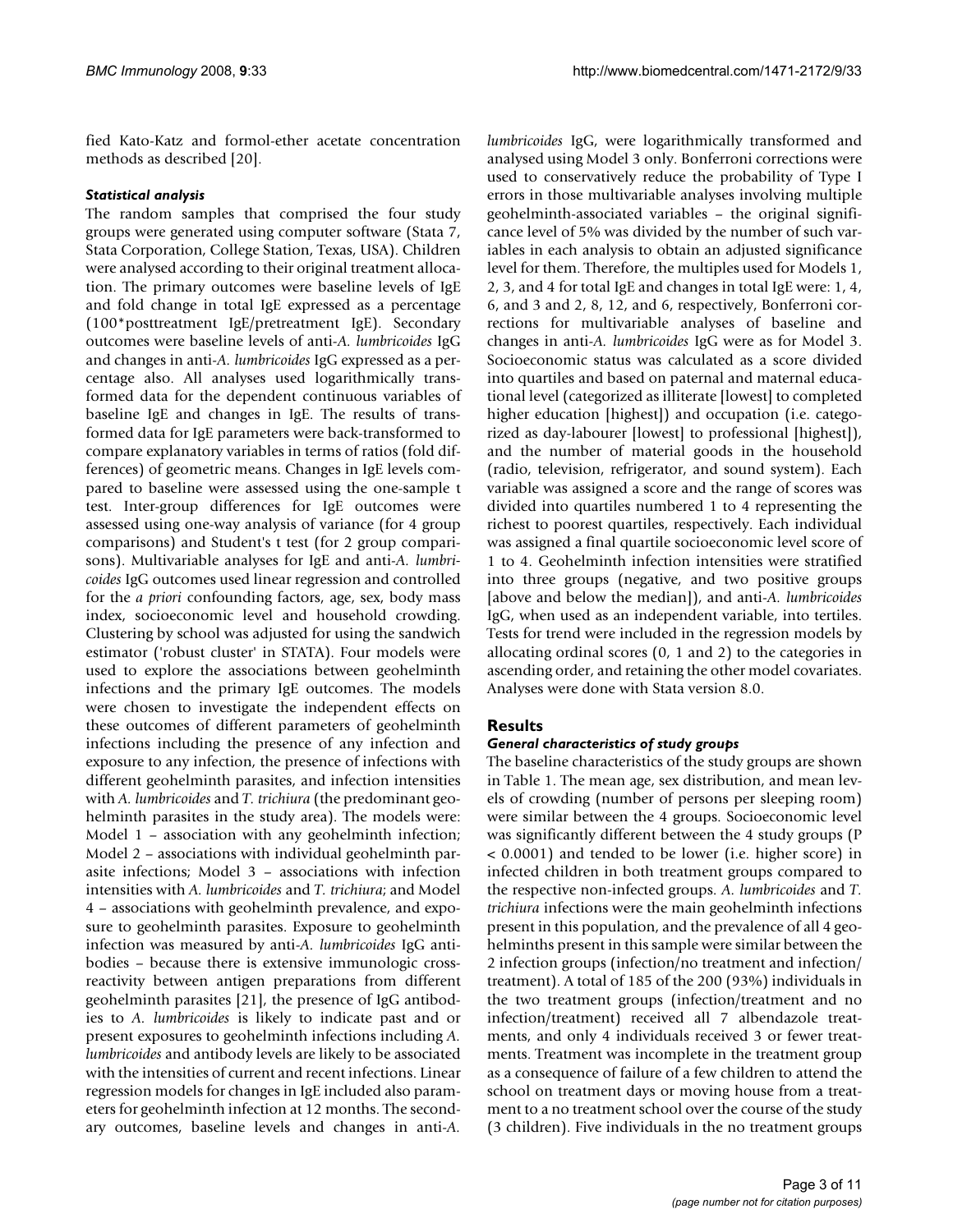| Variable                            | Infection/No treatment<br>$(n = 100)$ | No infection/No treatment<br>$(n = 100)$ | Infection/treatment<br>$(n = 100)$ | No infection/Treatment<br>$(n = 100)$ |
|-------------------------------------|---------------------------------------|------------------------------------------|------------------------------------|---------------------------------------|
| Age (years)                         |                                       |                                          |                                    |                                       |
| Mean (SD)                           | 9.5(2.0)                              | 9.3(1.8)                                 | 9.2(1.6)                           | 9.4(1.8)                              |
| Sex                                 |                                       |                                          |                                    |                                       |
| Male/Female                         | 55/45                                 | 47/43                                    | 50/50                              | 54/46                                 |
| Socioeconomic level                 |                                       |                                          |                                    |                                       |
| Mean (SD)                           | 2.6(1.1)                              | 2.0(0.9)                                 | 2.2(0.9)                           | 1.9(0/8)                              |
| Body mass index (kg/m2)             |                                       |                                          |                                    |                                       |
| Mean (SD)                           | 15.8(1.8)                             | 15.9(2.5)                                | 15.6(1.5)                          | 16.1(2.4)                             |
| Crowding (persons/room)             |                                       |                                          |                                    |                                       |
| Mean (SD)                           | 2.7(1.2)                              | 2.4(1.2)                                 | 2.8(1.1)                           | $2.4$ (1.1)                           |
| Geohelminth prevalence<br>$(\%)$    |                                       |                                          |                                    |                                       |
| Any                                 | 100                                   | 0                                        | 100                                | 0                                     |
| A. lumbricoides                     | 75                                    | 0                                        | 73                                 | 0                                     |
| T. trichiura                        | 76                                    | 0                                        | 80                                 | 0                                     |
| Hookworm                            | 19                                    | 0                                        | 15                                 | 0                                     |
| S. stercoralis                      | 3                                     | 0                                        | 3                                  | 0                                     |
| Intensity, GM (range) epg           |                                       |                                          |                                    |                                       |
| A. lumbricoides                     | 5,658 (70-227,500)                    | 0                                        | 6,512 (70-182,700)                 | 0                                     |
| T. trichiura                        | 602 (70-40,250)                       | 0                                        | 583 (70-13,720)                    | 0                                     |
| Number of albendazole<br>treatments |                                       |                                          |                                    |                                       |
| 0                                   | 98%                                   | 97%                                      | 0%                                 | 0%                                    |
| $I-3$                               | 2%                                    | 2%                                       | 4%                                 | 0%                                    |
| $4-6$                               | 0%                                    | 0%                                       | 3%                                 | 8%                                    |
| 7                                   | 0%                                    | 1%                                       | 93%                                | 92%                                   |

**Table 1: Baseline characteristics of the four study groups.**

GM – geometric mean. SD – standard deviation. Epg – eggs per gramme of stool. Anthelmintic treatments were with single doses of 400 mg of albendazole.

had documented albendazole treatments during the study as a consequence of moving to a treatment school during the 12-month observation period.

#### *Changes in prevalence of geohelminth infections*

Changes in the prevalence of geohelminth infections are shown in Figure 1. The prevalence of infection with any geohelminth parasite declined significantly from 100% to 67% in the infection/no treatment group ( $P < 0.001$ ) and group from 100% to 24% ( $P < 0.001$ ) in the infection/ treatment group. The treatment effect on geohelminth prevalence at 12 months was statistically significant (OR 0.39, 95% CI 0.29–0.54, P < 0.001), indicating a 61% relative reduction in geohelminth prevalence in the treatment compared to the no treatment group. Anthelmintic treatment was more effective for *A. lumbricoides* than *T. trichiura*. Forty-two percent of individuals in the no infection/no treatment group acquired geohelminth infections over the 12-month period compared to 9% of individuals in the no infection/treatment group. No infections with hookworm and *S. stercoralis* were observed in either of the two treatment groups at 12 months. The decline in geohelminth prevalence in the no treatment group may have been caused by treatment contamination. Anthelmintic treatment is widely available without prescription in pharmacies and dispensaries throughout Ecuador, and mothers frequently administer anti-parasite drugs to their children without medical consultation. Five individuals in the non-treated communities actually moved from treated to non-treated communities over the 12 month study period and had documented treatments with albendazole.

#### *Factors associated with total IgE at baseline*

Geometric mean levels of IgE in the study population were 1,004 IU/mL (range 12–22,608 IU/mL) and were similar between the infection (infection/no treatment, 1,315 IU/mL vs. infection/treatment, 1,566 IU/mL,  $P =$ 0.34) and the no infection groups (no infection/no treatment, 825 IU/mL vs. no infection/treatment, 599 IU/mL,  $P = 0.09$ ). There were significant differences in the levels of total IgE between infected and non-infected children within the treatment groups (infection/no treatment vs. no infection/no treatment, P < 0.001; infection/treatment vs. no infection/treatment, P < 0.001). Relatively few children (16%) had IgE levels below the upper range of normal for children living in industrialized countries [22] (age 7 years [<248 IU/mL], 18.9%; age 8 years [<280 IU/ mL], 16.5%; age 9 years [<304 IU/mL], 17.3%; age 10 years [<328 IU/mL], 24.7%; age ≥11 years [<114 IU/mL],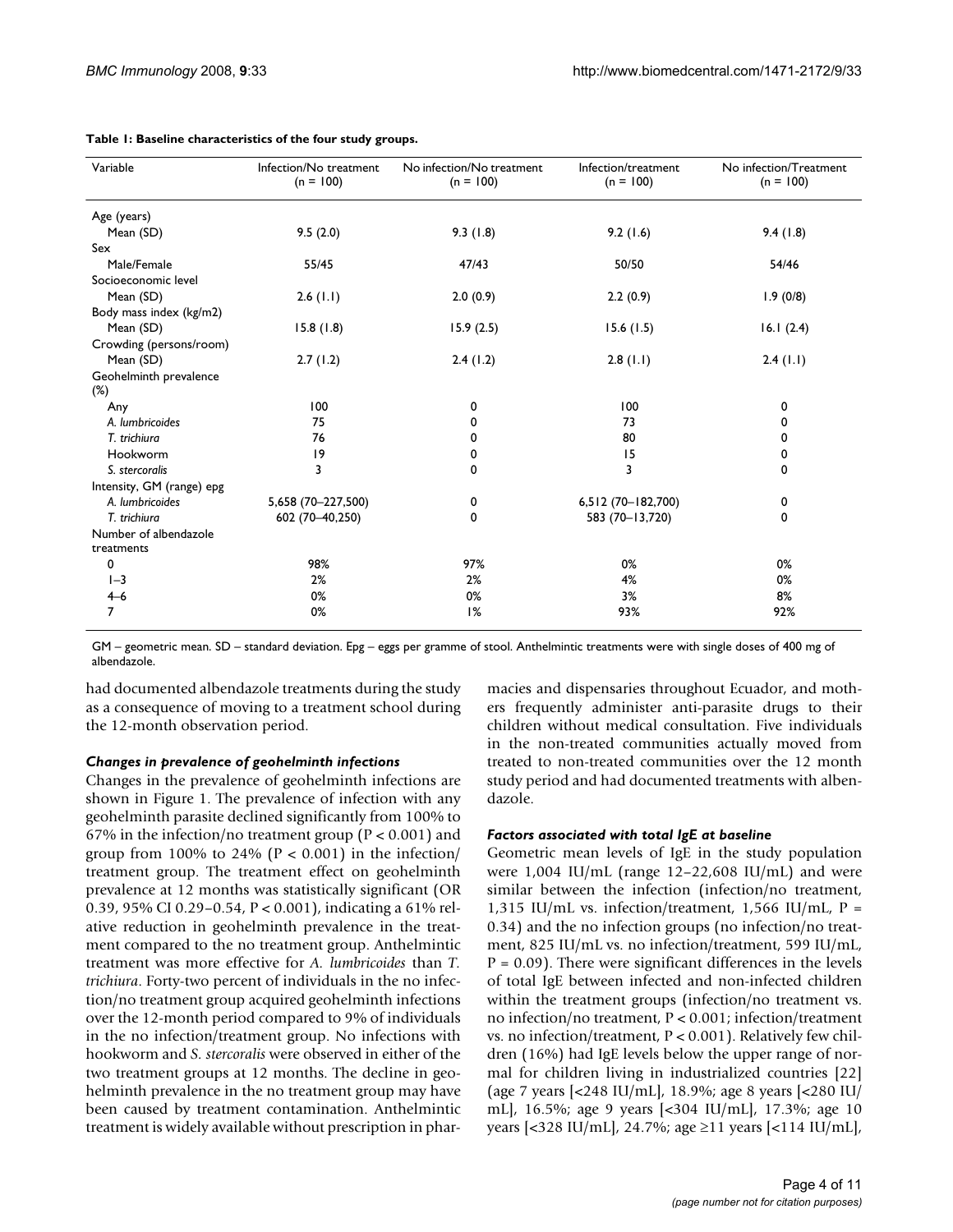

#### **Figure 1**

Prevalence of infection with geohelminths during the study. Shown is the prevalence of infections before receiving the 1st dose of albendazole (0 months) and at 12 months (before receiving the  $7<sup>th</sup>$  dose of albendazole) in the four study groups. Groups are: 1) infection/no treatment (light grey columns), 2) no infection/no treatment (dark grey), 3) infection/treatment (hatched), and 4) no infection/treatment (checked).

5.3%). None of the *a priori* confounding factors or treatment group was associated with levels of total IgE at baseline in any of the 4 models (Table 2). Parameters of geohelminth infection were strongly positively associated with fold-increased levels (OR>1) of total IgE in all models: a) any geohelminth parasite (Model 1, P < 0.001; Model 4, P = 0.001); b) infections with *T. trichiura* (Model 2, P < 0.001); c) increasing infection intensities with *T. trichiura* (Model 3, test for trend across tertiles, P < 0.001); and d) increasing levels of anti-*A. lumbricoides* IgG antibodies (Model 4, test for trend across tertiles, P < 0.001).

#### *Factors associated with changes in total IgE*

Geometric mean levels of total IgE at 12 months and geometric mean percent changes in IgE levels (brackets) in the 4 study groups were: infection/no treatment, 1,045 IU/mL (79.5% or a posttreatment fall (-) of 20.5% compared to pretreatment levels); no infection/no treatment, 833 IU/mL (101.0% or +1.0%); infection/treatment, 999 IU/mL (63.8% or -36.2%); and no infection/treatment, 395 IU/mL (66.0% or -34.0%). Overall in the treatment and no treatment groups, IgE levels fell significantly by (- )35.1% (P < 0.0001) and (-)10.4% (P = 0.0004), respectively. Significantly greater declines in IgE levels were observed in the treatment groups compared to the no

treatment groups for both non-infected  $(P < 0.001)$  and infected ( $P = 0.0003$ ) children (Figure 2A). Anthelmintic treatment had relatively little impact on the proportion of children with levels of IgE within the normal range for children in industrialized countries [22]: (age 7 years [<248 IU/mL), 17.6%; age 8 years [<280 IU/mL], 21.5%; age 9 years [<304 IU/mL], 17.3%; age 10 years [<328 IU/ mL], 33.8%; age ≥11 years [<114 IU/mL], 12.6%). The factors associated with changes in IgE levels are shown in Table 3. Receipt of albendazole treatment was strongly associated with falls (OR<1) in total IgE over the 12 month period in all models (Table 3). The following variables were also significantly associated with falls in IgE: a) infection with any geohelminth at baseline (Model 1, P = 0.01); b) increasing infection intensities with *A. lumbricoides* at baseline (Model 3, test for trend across tertiles, P = 0.05) and c) increasing levels of anti-*A. lumbricoides* IgG at baseline (Model 4, test for trend across tertiles,  $P =$ 0.02). Increases in IgE over the study period (OR>1) were associated with the presence of any geohelminth infection at 12 months (Models 1 and 4,  $P = 0.02$ ), and increasing levels of anti-*A. lumbricoides* IgG at 12 months (Model 4, test for trend across tertiles,  $P = 0.03$ ).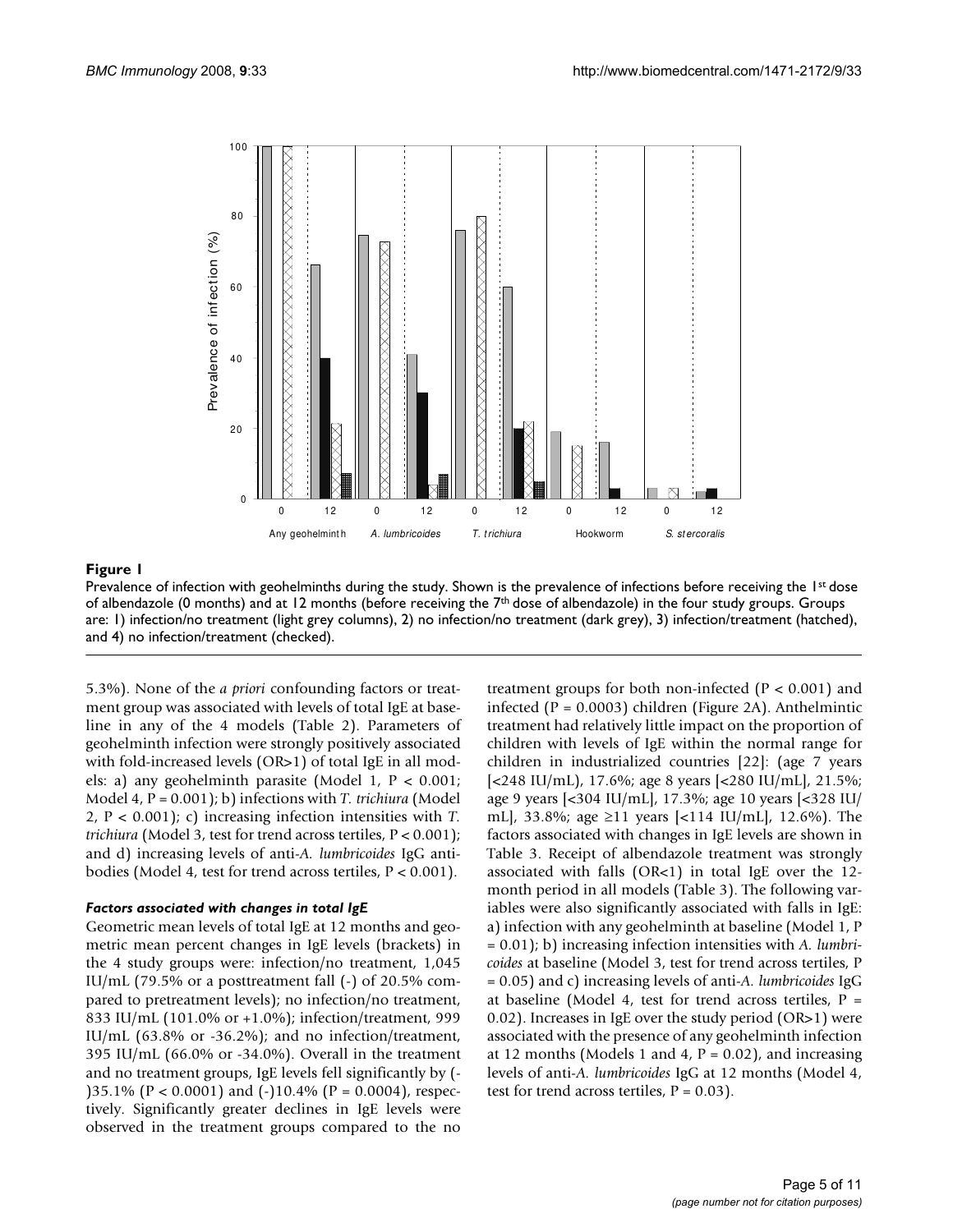|                                               |                |                         |         |                         |         | Geometric mean total IgE at baseline |         |                         |         |
|-----------------------------------------------|----------------|-------------------------|---------|-------------------------|---------|--------------------------------------|---------|-------------------------|---------|
| Variable                                      |                | Model I                 |         | Model 2                 |         | Model 3                              |         | Model 4                 |         |
|                                               |                | Fold difference         | p value | Fold difference         | p value | Fold difference                      | p value | Fold difference         | p value |
|                                               |                | (95% CI)                |         | (95% CI)                |         | (95% CI)                             |         | (95% CI)                |         |
| Age (per year)                                |                | 1.01                    | 0.74    | 1.01                    | 0.78    | 1.02                                 | 0.70    | 1.05                    | 0.23    |
|                                               |                | $(0.94 - 1.10)$         |         | $(0.94 - 1.09)$         |         | $(0.94 - 1.10)$                      |         | $(0.97 - 1.12)$         |         |
| Sex (females                                  |                | 0.83                    | 0.15    | 0.84                    | 0.20    | 0.85                                 | 0.22    | 0.86                    | 0.24    |
| relative to males)                            |                | $(0.64 - 1.07)$         |         | $(0.65 - 1.09)$         |         | $(0.66 - 1.10)$                      |         | $(0.68 - 1.10)$         |         |
| Body Mass Index                               |                | 1.01                    | 0.81    | 1.01                    | 0.73    | 1.01                                 | 0.68    | 1.00                    | 0.98    |
| (per $kg/m2$ )                                |                | $(0.94 - 1.08)$         |         | $(0.95 - 1.08)$         |         | $(0.95 - 1.08)$                      |         | $(0.94 - 1.06)$         |         |
| Socioeconomic<br>level (per unit              |                | 1.10<br>$(0.95 - 1.27)$ | 0.18    | 1.09<br>$(0.94 - 1.26)$ | 0.25    | 1.11<br>$(0.96 - 1.28)$              | 0.17    | 1.06<br>$(0.93 - 1.21)$ | 0.40    |
| score)                                        |                |                         |         |                         |         |                                      |         |                         |         |
| Crowding (per                                 |                | 0.98                    | 0.74    | 0.98                    | 0.74    | 0.97                                 | 0.66    | 1.00                    | 0.99    |
| person/sleeping                               |                | $(0.87 - 1.10)$         |         | $(0.87 - 1.10)$         |         | $(0.87 - 1.09)$                      |         | $(0.90 - 1.11)$         |         |
| room)                                         |                |                         |         |                         |         |                                      |         |                         |         |
| Treated group                                 |                | 0.95                    | 0.71    | 0.95                    | 0.69    | 0.96                                 | 0.79    | 0.96                    | 0.75    |
| (relative to                                  |                | $(0.73 - 1.24)$         |         | $(0.73 - 1.23)$         |         | $(0.74 - 1.25)$                      |         | $(0.75 - 1.23)$         |         |
| untreated)                                    |                |                         |         |                         |         |                                      |         |                         |         |
| Geohelminth<br>prevalence at $t = 0$          |                |                         |         |                         |         |                                      |         |                         |         |
| (present versus                               |                |                         |         |                         |         |                                      |         |                         |         |
| absent)                                       |                |                         |         |                         |         |                                      |         |                         |         |
| Any                                           |                | 2.10                    | 0.001   |                         |         |                                      |         | 1.55                    | 0.001   |
|                                               |                | $(1.60 - 2.75)$         |         |                         |         |                                      |         | $(1.19 - 2.01)$         |         |
| A. lumbricoides                               |                |                         |         | 1.38                    | 0.06    |                                      |         |                         |         |
|                                               |                |                         |         | $(0.99 - 1.91)$         |         |                                      |         |                         |         |
| T. trichiura                                  |                |                         |         | 1.79<br>$(1.31 - 2.46)$ | 0.001   |                                      |         |                         |         |
| Hookworm                                      |                |                         |         | 1.60                    | 0.06    | 1.55                                 | 0.08    |                         |         |
|                                               |                |                         |         | $(0.99 - 2.60)$         |         | $(0.95 - 2.52)$                      |         |                         |         |
| S. stercoralis                                |                |                         |         | 0.77                    | 0.62    | 0.71                                 | 0.52    |                         |         |
|                                               |                |                         |         | $(0.26 - 2.23)$         |         | $(0.24 - 2.05)$                      |         |                         |         |
| Geohelminth                                   |                |                         |         |                         |         |                                      |         |                         |         |
| intensity (epg) at t                          |                |                         |         |                         |         |                                      |         |                         |         |
| $= 0$ (relative to no<br>infection)           |                |                         |         |                         |         |                                      |         |                         |         |
| A. lumbricoides <sup>a</sup>                  | $I - 8000$     |                         |         |                         |         | 1.55                                 | 0.03    |                         |         |
|                                               |                |                         |         |                         |         | $(1.05 - 2.30)$                      |         |                         |         |
|                                               | > 8000         |                         |         |                         |         | 1.33                                 | 0.21    |                         |         |
|                                               |                |                         |         |                         |         | $(0.85 - 2.08)$                      |         |                         |         |
| T. trichiurab                                 | $I - 500$      |                         |         |                         |         | 1.32                                 | 0.16    |                         |         |
|                                               |                |                         |         |                         |         | $(0.90 - 1.96)$                      |         |                         |         |
|                                               | >500           |                         |         |                         |         | 2.23                                 | <0.001  |                         |         |
|                                               |                |                         |         |                         |         | $(1.44 - 3.43)$                      |         |                         |         |
| Anti-A. lumbricoides<br>antibodies at $t = 0$ |                |                         |         |                         |         |                                      |         |                         |         |
| (relative to lower                            |                |                         |         |                         |         |                                      |         |                         |         |
| tertile) IgG <sup>c</sup>                     |                |                         |         |                         |         |                                      |         |                         |         |
|                                               | middle tertile |                         |         |                         |         |                                      |         | 1.64                    | 0.001   |
|                                               |                |                         |         |                         |         |                                      |         | $(1.21 - 2.23)$         |         |
|                                               | upper tertile  |                         |         |                         |         |                                      |         | 3.51                    | 0.001   |
|                                               |                |                         |         |                         |         |                                      |         | $(2.55 - 4.82)$         |         |

#### **Table 2: Relationship between baseline variables and levels of total IgE before treatment.**

Statistical significance, after Bonferroni corrections, is inferred by: Model 1 (P < 0.05), Model 2 (P < 0.01), Model 3 (P < 0.008), and Model 4 (P < 0.02). Statistically significant P values are shown in bold for each model. P values for trend: a0.08, b, c<0.001.

#### *Levels of anti-***A. lumbricoides** *IgG antibodies*

All children (100%) had positive serologic assays for anti-*A. lumbricoides* IgG before and after treatment. Per cent changes in levels of specific IgG in the 4 study groups (Figures 2B) were: infection/no treatment, 90.2% (-9.8%); no

infection/no treatment 108.9% (+8.9%); infection/treatment, 74.4% (-25.6%); and no infection/treatment, 80.3% (-19.7%). Significantly greater reductions in levels of specific IgG antibodies were observed in treatment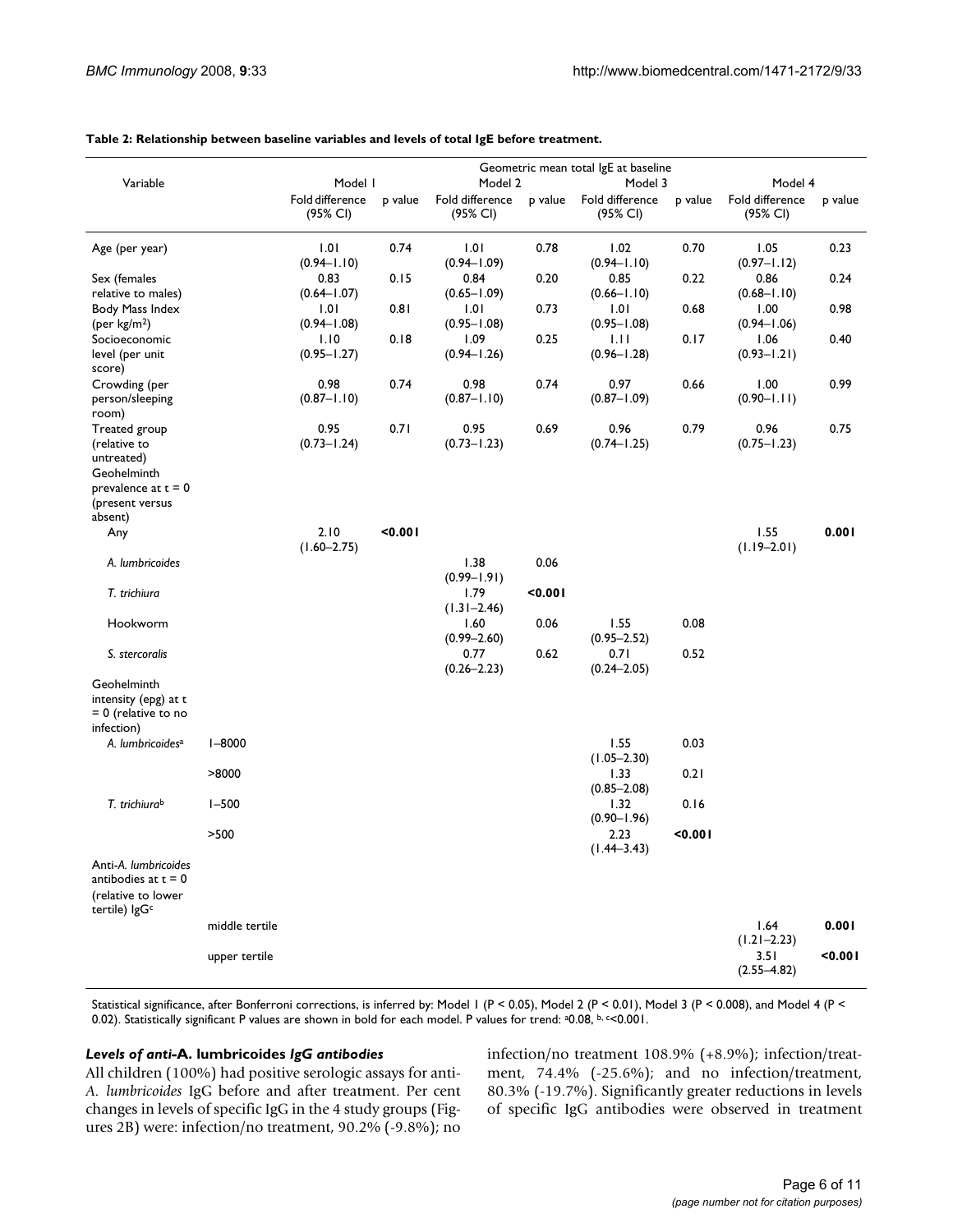#### **Table 3: Relationship between variables and geometric mean fold change in total IgE at 12 months compared to baseline.**

| Explanatory variable                                                     |                                 |            |                                |         | Fold difference in geometric mean of fold change in total lgE from 0 to 12 months |         |                                |         |                                 |               |
|--------------------------------------------------------------------------|---------------------------------|------------|--------------------------------|---------|-----------------------------------------------------------------------------------|---------|--------------------------------|---------|---------------------------------|---------------|
|                                                                          |                                 |            | Model I                        |         | Model 2                                                                           |         | Model 3                        |         | Model 4                         |               |
|                                                                          |                                 |            | Fold<br>difference<br>(95% CI) | p value | Fold<br>difference<br>(95% CI)                                                    | p value | Fold<br>difference<br>(95% CI) | p value | Fold<br>difference<br>(95% CI)  | p value       |
| Age (per year)                                                           |                                 |            | 1.01<br>$(0.94 - 1.10)$        | 0.08    | 0.98<br>$(0.95 - 1.00)$                                                           | 0.10    | 0.98<br>$(0.95 - 1.00)$        | 0.08    | 0.98<br>$(0.95 - 1.00)$         | 0.09          |
| Sex (females relative to<br>males)                                       |                                 |            | 0.97<br>$(0.88 - 1.06)$        | 0.48    | 0.96<br>$(0.88 - 1.06)$                                                           | 0.42    | 0.96<br>$(0.88 - 1.06)$        | 0.44    | 0.97<br>$(0.88 - 1.06)$         | 0.50          |
| Body Mass Index (per<br>kg/m <sup>2</sup> )                              |                                 |            | 1.00<br>$(0.98 - 1.02)$        | 0.89    | 1.00<br>$(0.98 - 1.02)$                                                           | 0.95    | 1.00<br>$(0.98 - 1.02)$        | 0.98    | 1.00<br>$(0.98 - 1.02)$         | 0.89          |
| Socioeconomic level<br>(per unit score)                                  |                                 |            | 0.97<br>$(0.92 - 1.02)$        | 0.22    | 0.97<br>$(0.92 - 1.02)$                                                           | 0.22    | 0.97<br>$(0.92 - 1.02)$        | 0.19    | 0.97<br>$(0.93 - 1.02)$         | 0.30          |
| Crowding (per person/<br>sleeping room)                                  |                                 |            | 0.98<br>$(0.94 - 1.02)$        | 0.28    | 0.98<br>$(0.94 - 1.02)$                                                           | 0.31    | 0.98<br>$(0.94 - 1.02)$        | 0.31    | 0.98<br>$(0.94 - 1.02)$         | 0.26          |
| Treated group (relative<br>to untreated)                                 |                                 |            | 0.76<br>$(0.69 - 0.84)$        | <0.00∣  | 0.75<br>$(0.68 - 0.84)$                                                           | 0.001   | 0.75<br>$(0.68 - 0.84)$        | 0.001   | 0.77<br>$(0.70 - 0.86)$<br>0.89 | 0.001<br>0.03 |
| Geohelminth<br>prevalence at $t = 0$<br>(present versus absent).         | Any                             |            | 0.88<br>$(0.80 - 0.97)$        | 0.01    |                                                                                   |         |                                |         | $(0.81 - 0.99)$                 |               |
|                                                                          | A. lumbricoides                 |            |                                |         | 0.95<br>$(0.85 - 1.07)$                                                           | 0.38    |                                |         |                                 |               |
|                                                                          | T. trichiura                    |            |                                |         | 0.95<br>$(0.84 \; 1.07)$                                                          | 0.40    |                                |         |                                 |               |
|                                                                          | Hookworm                        |            |                                |         | 0.81<br>$(0.67 - 0.96)$                                                           | 0.02    | 0.80<br>$(0.67 - 0.96)$        | 0.02    |                                 |               |
|                                                                          | S. stercoralis                  |            |                                |         | 1.15<br>$(0.78 - 1.69)$                                                           | 0.47    | 1.19<br>$(0.81 - 1.75)$        | 0.38    |                                 |               |
| Geohelminth<br>prevalence at $t = 12$<br>(present versus absent).        | Any                             |            | 1.14<br>$(1.02 - 1.26)$        | 0.02    |                                                                                   |         |                                |         | 1.13<br>$(1.02 - 1.26)$         | 0.02          |
|                                                                          | A. lumbricoides                 |            |                                |         | LH.<br>$(0.98 - 1.26)$                                                            | 0.11    |                                |         |                                 |               |
|                                                                          | T. trichiura                    |            |                                |         | 1.04<br>$(0.92 - 1.18)$                                                           | 0.49    |                                |         |                                 |               |
|                                                                          | Hookworm                        |            |                                |         | 1.04<br>$(0.81 - 1.33)$                                                           | 0.76    | 1.08<br>$(0.84 - 1.38)$        | 0.56    |                                 |               |
|                                                                          | S. stercoralis                  |            |                                |         | 0.92<br>$(0.56 - 1.51)$                                                           | 0.74    | 0.92<br>$(0.56 - 1.52)$        | 0.76    |                                 |               |
| Geohelminth intensity<br>(epg) at $t = 0$ (relative<br>to no infection)  | A. lumbricoides <sup>a</sup>    | $I - 8000$ |                                |         |                                                                                   |         | 0.94<br>$(0.82 - 1.08)$        | 0.40    |                                 |               |
|                                                                          |                                 | >8000      |                                |         |                                                                                   |         | 0.86<br>$(0.73 - 1.00)$        | 0.05    |                                 |               |
|                                                                          | T. trichiurab                   | $1 - 500$  |                                |         |                                                                                   |         | 1.06<br>$(0.92 - 1.21)$        | 0.45    |                                 |               |
|                                                                          |                                 | >500       |                                |         |                                                                                   |         | 0.93<br>$(0.79 - 1.10)$        | 0.42    |                                 |               |
| Geohelminth intensity<br>(epg) at $t = 12$ (relative<br>to no infection) | A. lumbricoides <sup>c</sup>    | $I - 8000$ |                                |         |                                                                                   |         | 1.12<br>$(0.94 - 1.35)$        | 0.20    |                                 |               |
|                                                                          |                                 | >8000      |                                |         |                                                                                   |         | 1.15<br>$(0.93 - 1.42)$        | 0.21    |                                 |               |
|                                                                          | T. trichiura <sup>d</sup>       | $1 - 500$  |                                |         |                                                                                   |         | 1.08<br>$(0.93 - 1.25)$        | 0.32    |                                 |               |
|                                                                          |                                 | >500       |                                |         |                                                                                   |         | 1.03<br>$(0.85 - 1.25)$        | 0.76    |                                 |               |
| Anti-A. Lumbri-coides<br>$lgG t = 0$ <sup>e</sup>                        | middle tertile<br>upper tertile |            |                                |         |                                                                                   |         |                                |         | 0.87<br>$(0.75 - 1.00)$<br>0.81 | 0.05<br>0.02  |
| Anti-A. lumbricoides IgG                                                 | middle tertile <sup>g</sup>     |            |                                |         |                                                                                   |         |                                |         | $(0.68 - 0.96)$<br>1.14         | 0.06          |
| $t = 12f$                                                                | upper tertile                   |            |                                |         |                                                                                   |         |                                |         | $(0.99 - 1.31)$<br>1.22         | 0.03          |
|                                                                          |                                 |            |                                |         |                                                                                   |         |                                |         | $(1.02 - 1.46)$                 |               |

Statistical significance, after Bonferroni corrections, is inferred by: Model 1 (P < 0.03), Model 2 (P < 0.006), Model 3 (P < 0.004), and Model 4 (P < 0.008).<br>Statistically significant P values are shown in bold for each o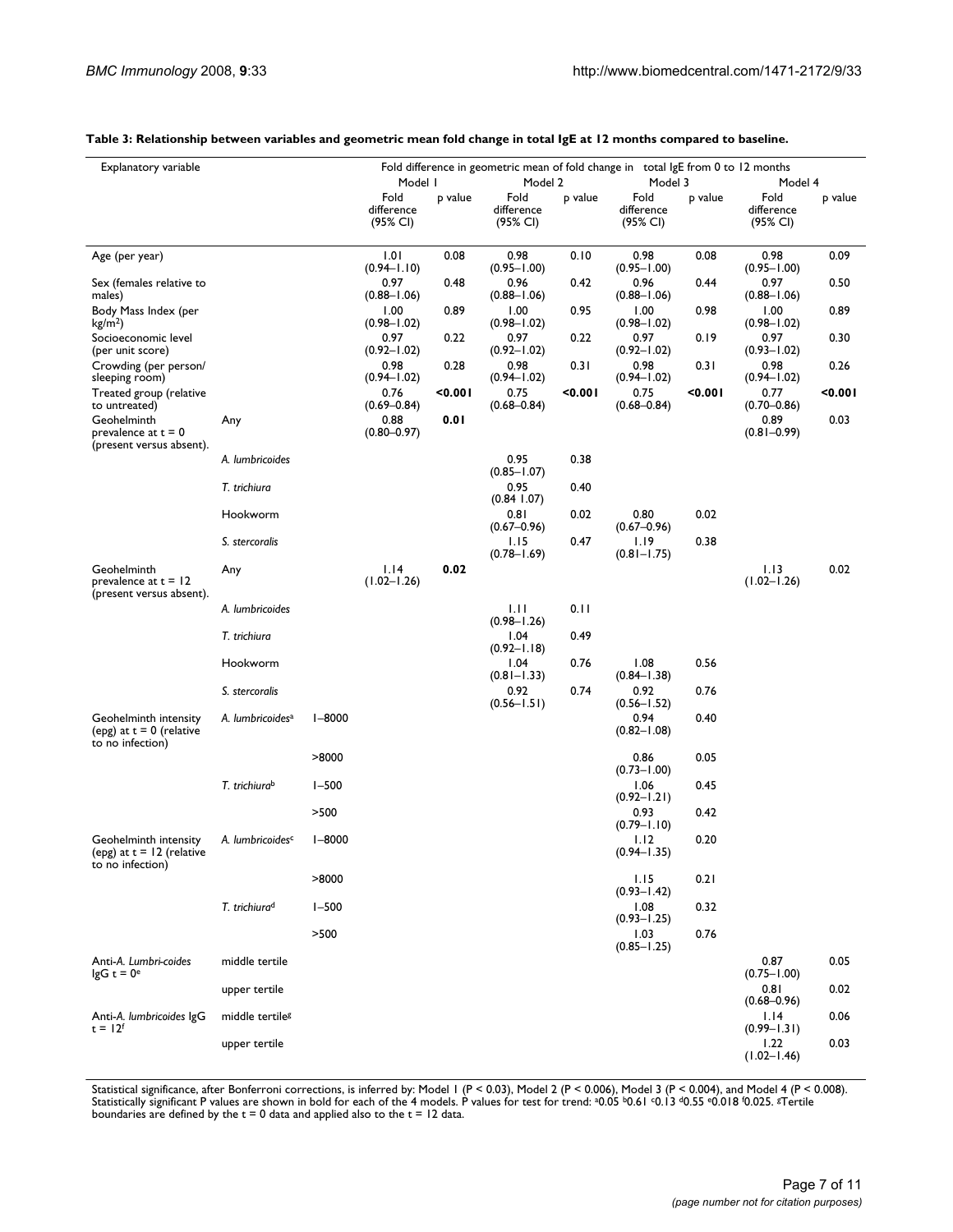

Effect of albendazole treatment on changes in levels of total IgE (A) and *Ascaris lumbricoides*-specific IgG (B) antibodies at 12 months compared to baseline. 100% indicates no change. Groups are: 1) infection/no treatment (light grey boxes), 2) no infection/no treatment (dark grey), 3) infection/treatment (hatched), and 4) no infection/treatment (checked). Box plots show median (middle line), interquartile range (box margins), 95% data range (bars), and outlying values (circles). Statistical significance in both Figures, after Bonferroni corrections (only the 4 comparisons shown were considered), is inferred by P < 0.0125.

compared to no treatment groups (IgG, P≥0.001 for both infected and non-infected children).

Infections with *A. lumbricoides* and *T. trichiura*, but not hookworm or *S. stercoralis*, were positively associated with anti-*A. lumbricoides* IgG at baseline. The *A. lumbricoides* infection intensity stratum of 1–8,000 epg was associated with increased baseline antibody levels compared to the egg-negative group (1.5-fold increase, 95% CI 1.22–1.85,  $P < 0.001$ ), and a similar but non-significant trend was observed for the *A. lumbricoides* infection stratum of >8,000 epg. Increased baseline antibodies were strongly associated with the heavy infection stratum (>500 epg) of *T. trichiura* infection, (1.55, 95% CI 1.23–1.95, P < 0.001). Tests for trend across strata of infection intensities for *A. lumbricoides* and *T. trichiura* were not statistically significant. Percent change in levels of anti-*A. lumbricoides* IgG antibodies was negatively associated with *A. lumbricoides* infection at baseline, but not at 12 months, and was not associated with the other geohelminth parasites. Antibody levels fell by a factor of 0.81 (95% CI 0.69-0.93,  $P =$ 0.004) in the >8,000 epg stratum of *A. lumbricoides* infection compared to egg-negative individuals.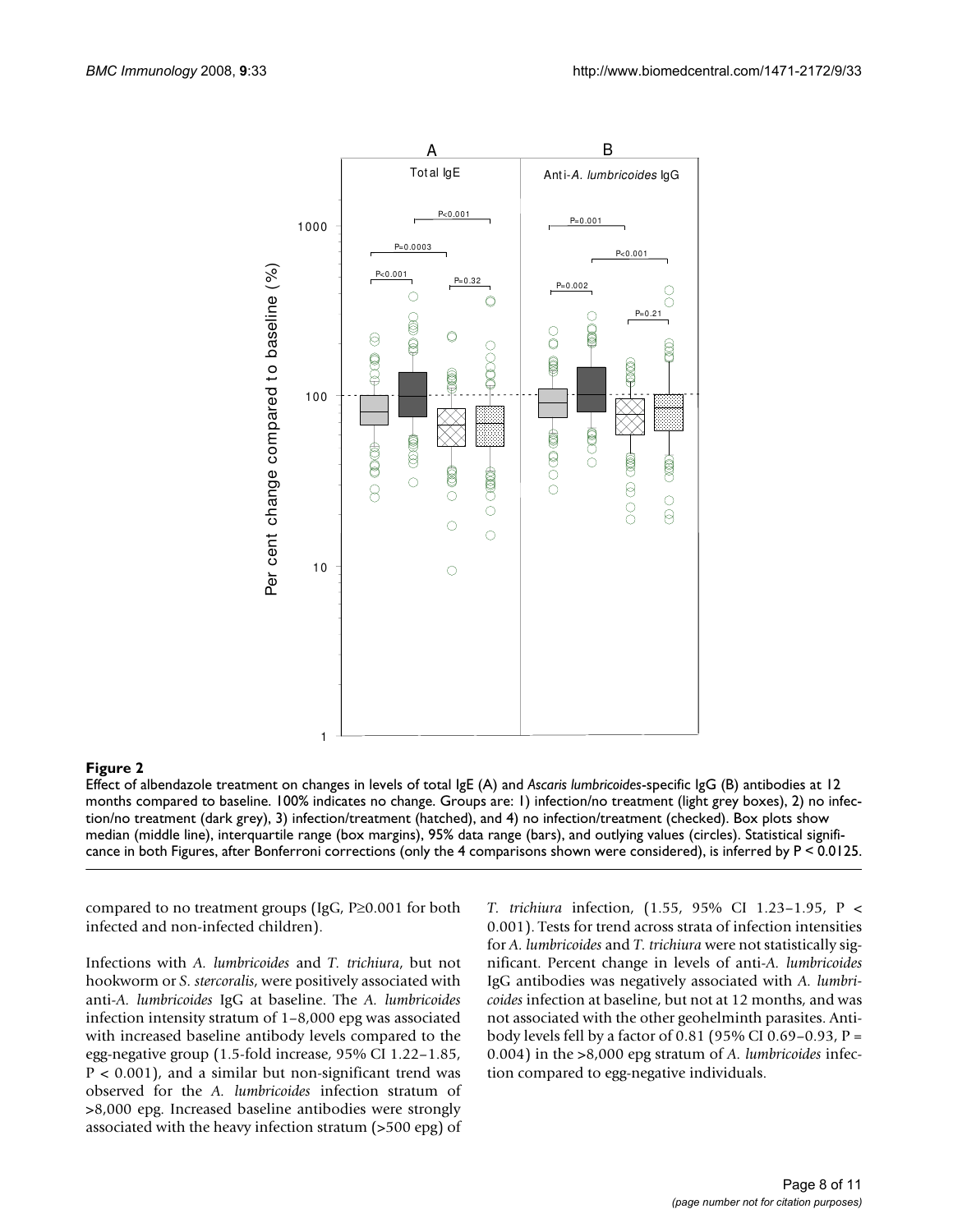### **Discussion**

The factors that determine levels of polyclonal IgE in populations living in the rural tropics are poorly understood but the presence of geohelminth infections and host genetic factors are likely to be important [10,11]. In this study, we have investigated the association between geohelminth infections and total IgE within the context of other known determinants of IgE (e.g. age, and nutritional and socioeconomic status) in a population of school children living in rural tropical communities in Ecuador where geohelminth infections are highly endemic [1,19] and have assessed the impact of repeated treatments with albendazole over the period of 12 months on IgE levels.

Levels of IgE at baseline were strongly positively associated with geohelminth infection and anti-*A. lumbricoides* IgG antibodies. Because of extensive immunologic crossreactivity between antigens from different geohelminth parasites [21], levels of anti-*A. lumbricoides* IgG antibodies are likely to reflect past and current infections with geohelminth infections in general – levels of anti-*A. lumbricoides* antibodies at baseline were strongly associated with infections with *A. lumbricoides* and *T. trichiura*. Over the 12-month observation period during which two of the study groups received repeated anthelmintic treatments, fold falls in IgE levels were strongly independently associated with the receipt of anthelmintic treatment, any geohelminth infection at baseline, increasing infection intensities with *A. lumbricoides*, and increasing levels of anti-*A. lumbricoides* IgG antibodies. In contrast, fold increases in IgE levels over the observation period were associated with the presence of any geohelminth infection at 12 months and increasing levels of anti-*A. lumbricoides* IgG at 12 months. These findings suggest that geohelminth infections are important determinants of polyclonal IgE levels and that anthelmintic treatments are capable of significantly reducing levels of IgE over a period of 12 months but that, independent of treatment, active infections and chronic and continued exposures (indicated by post-treatment levels of anti-*A. lumbricoides* IgG) are important determinants of elevated IgE levels post-treatment.

To our knowledge, previous studies have not examined specifically the association between total IgE and intestinal helminth infections in endemic populations and the effects of anthelmintic treatment on IgE levels in the context of other important risk factors. The study sample was derived from an intervention study that examined the effects of repeated anthelmintic treatments on atopy and clinical allergy over a period of 12 months [19]. Random samples of children were selected from children completing follow-up into four groups defined by geohelminth infection status and treatment allocation. The random samples of children were not selected within schools, the original unit of randomization, because of the small sizes of schools. If there were appreciable differences between schools then this would increase the likelihood of imbalance between the samples. However, this does not seem to have occurred, because the four groups were comparable with respect to the *a priori* confounders (i.e. age, sex, and crowding) and these characteristics were similar to that observed in the original pre-treatment study population [19] that recruited a high proportion of all children attending 68 rural schools. Socioeconomic level was lower in the infected groups compared to non-infected groups – this may not be surprising given the known associations between these infections and poverty [5,13[,16](#page-10-0)]. Another important strength of the study is the collection of data on potential confounding factors and controlling for these in the analysis. Residual confounding by socioeconomic level cannot be excluded because this variable was controlled for in the analysis using a score that is unlikely to capture the complexity of social and economic disparities within a population. However, residual confounding would seem unlikely because there was no indication of an association between socioeconomic score and the IgE parameters in the multivariable models. Our findings are likely to be relevant to schoolchildren living in areas of the rural tropics where geohelminth infections are highly endemic.

Investigations of IgE in helminth-exposed populations or infected patient groups have examined the effects on IgE levels of anthelmintic treatment [\[16](#page-10-0)-18] and the effects of migration on IgE levels in individuals that migrate from endemic to non-endemic countries. Studies of the effects of anthelmintic treatment on IgE levels have shown that levels of IgE remain highly elevated 2 to 3 years after providing effective anthelmintic treatment [\[16](#page-10-0),17]. A study of 34 expatriates with filarial helminth infections and provided effective anthelmintic treatment showed that the mean IgE level fell to within normal limits after a median of 33 months [18]. Studies of migrants from helminthendemic countries to non-endemic countries have shown that IgE levels take at least 10 years to decline to those observed in the native populations [23,24]. In the current study, we observed declines in total IgE of 34.0% and 36.2% in the non-infected and infected treatment groups, respectively, and geometric mean levels of IgE remained highly elevated at 12 months after treatment. A fall was observed in the infected non-treatment group (of 20.5%) that may be explained by treatment contamination. IgE levels did not change in the non-infected non-treatment. There are likely to be differences between different study populations that depend on the effectiveness of anthelmintic treatment for the parasites studied and whether individuals remain exposed to helminth infections (i.e. by continued residence in an endemic area). Together these studies show that IgE levels may remain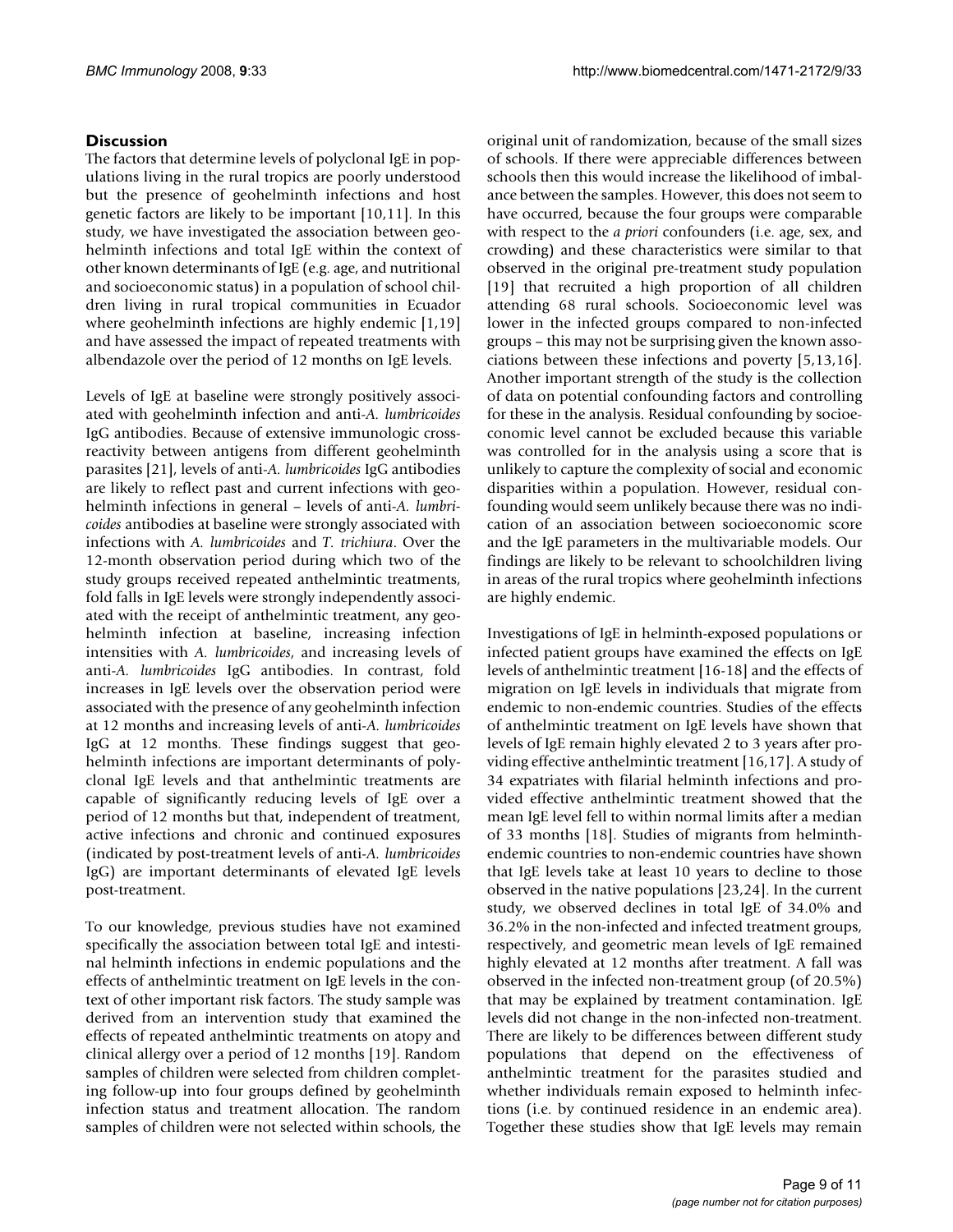elevated for long periods of time after treatment even though the life of IgE in the circulation is approximately 3 to 4 days, and indicate that helminth infections have longlasting effects on host immunity.

Possible explanations for the longevity of the IgE response include. 1) The continued exposure to infectious parasite stages in the environment or non-curative chemotherapy. In the current study all children had significant levels of anti-*A. lumbricoides* IgG both pre- and post-treatment that may indicate intense and continued transmission of geohelminth infections over the course of the study. ; 2) The immune system may be programmed for Th2 responses in early life through exposure to maternal helminth infections, early childhood infections [25], or other Th2-skewing environmental exposures and the effect may be longlasting. For example, newborns of Ethiopian immigrant mothers with high level of IgE are born with relatively high levels of IgE in cord blood that are proportionate to maternal values [26]. 3) Certain populations may maintain high levels of IgE because of genetic predisposition.

Levels of IgE reflect a complex interaction between genetic factors and environmental exposures. In the United States, ethnicity appears to be the most important determinant of IgE levels although this is likely to reflect a number of genetic and environmental effects [9]. A study among a genetically isolated population in Nepal where *A. lumbricoides* and hookworm infections were highly endemic provided evidence that more than 50% in variability in total IgE levels was attributable to genetic factors [11]. Studies of highly parasitized Aboriginal Australians have provided evidence that a polymorphism in the highaffinity IgE receptor and HLA-DR genes explained 12.4% [10] and 33% [27], respectively, of the variation in serum total IgE. Unfortunately, we were not able to investigate the role of genetic factors in this study. However, the fact that total IgE levels are elevated in almost all individuals infected with geohelminth parasites [12] indicates that geohelminth infections are potent environmental determinants of IgE.

### **Conclusion**

Our data provide strong evidence for geohelminth infections being an important determinant of the highly elevated levels of IgE observed in a population of school children living in an area of the rural tropics endemic for these parasites. Parameters of geohelminth infection were strongly associated with pretreatment IgE levels and also with the magnitude of the decline in IgE after anthelmintic treatment. Repeated anthelmintic treatments resulted in significant reductions in levels of total IgE of 34.0 to 36.2%. However, the failure to reduce levels of total IgE to 'normal' values in a high proportion of children may be explained by a combination of factors that may include continued exposure to parasites in a contaminated environment, programming for a Th2-skew in early life and long-lasting immunologic effects induced by helminth parasites, and other unidentified environmental and genetic factors.

#### **Abbreviations**

ELISA: Enzyme-Linked ImmunoSorbent Assay; HLA: human leukocyte antigen; IgE: immunoglogulin E; IgG: immunoglobulin G; IL-interleukin; IU/mL: international units per mililitre; OR: odds ratio; epg: eggs per gramme of faeces; Th2: T helper 2.

#### **Competing interests**

The authors declare that they have no competing interests.

#### **Authors' contributions**

PJC designed the study and supervised the conduct of the study, drafted the manuscript and prepared it for publication. NA performed the statistical analyses. ALM and SB performed the laboratory analyses. MC and MV supervised the field study and collection of clinical samples. GEG was involved in study design and drafting the manuscript. All authors read and approved the final manuscript.

#### **Acknowledgements**

The authors thank the children, parents and teachers at the study schools for their co-operation, and acknowledge the support of the local Directors of Health in the study Districts and the Sub-secretary of Health, Ministry of Public Health, Ecuador. GlaxoSmithKline is thanked for the donation of albendazole. The study was funded by the Wellcome Trust (grant 060120/ Z/99/C).

#### **References**

- 1. Cooper PJ, Chico ME, Rodrigues LC, Ordonez M, Strachan D, Griffin GE, Nutman TB: **[Reduced risk of atopy among school age chil](http://www.ncbi.nlm.nih.gov/entrez/query.fcgi?cmd=Retrieve&db=PubMed&dopt=Abstract&list_uids=12743563)[dren infected with geohelminth parasites in a rural area of](http://www.ncbi.nlm.nih.gov/entrez/query.fcgi?cmd=Retrieve&db=PubMed&dopt=Abstract&list_uids=12743563) [the tropics.](http://www.ncbi.nlm.nih.gov/entrez/query.fcgi?cmd=Retrieve&db=PubMed&dopt=Abstract&list_uids=12743563)** *J Allergy Clin Immunol* 2003, **111:**995-1000.
- 2. Godfrey RC: **[Asthma and IgE levels in rural and urban com](http://www.ncbi.nlm.nih.gov/entrez/query.fcgi?cmd=Retrieve&db=PubMed&dopt=Abstract&list_uids=1139767)[munities of The Gambia.](http://www.ncbi.nlm.nih.gov/entrez/query.fcgi?cmd=Retrieve&db=PubMed&dopt=Abstract&list_uids=1139767)** *Clin Allergy* 1975, **5:**201-207.
- 3. Selassie FG, Stevens RH, Cullinan P, Pritchard D, Jones M, Harris J, Ayres JG, Newman Taylor AJ: **[Total and specific IgE \(house dust](http://www.ncbi.nlm.nih.gov/entrez/query.fcgi?cmd=Retrieve&db=PubMed&dopt=Abstract&list_uids=10691893) [mite and intestinal helminths\) in asthmatics and controls](http://www.ncbi.nlm.nih.gov/entrez/query.fcgi?cmd=Retrieve&db=PubMed&dopt=Abstract&list_uids=10691893) [from Gondar, Ethiopia.](http://www.ncbi.nlm.nih.gov/entrez/query.fcgi?cmd=Retrieve&db=PubMed&dopt=Abstract&list_uids=10691893)** *Clin Exp Allergy* 2000, **30:**356-358.
- 4. Scrivener S, Yemaneberhan H, Zebenigus M, Tilahun D, Girma S, Ali S, McElroy P, Custovic A, Woodcock A, Pritchard D, Venn A, Britton J: **[Independent effects of intestinal parasite infection and](http://www.ncbi.nlm.nih.gov/entrez/query.fcgi?cmd=Retrieve&db=PubMed&dopt=Abstract&list_uids=11705561) [domestic allergen exposure on the risk of wheeze in Ethio](http://www.ncbi.nlm.nih.gov/entrez/query.fcgi?cmd=Retrieve&db=PubMed&dopt=Abstract&list_uids=11705561)[pia: a nested case-control study.](http://www.ncbi.nlm.nih.gov/entrez/query.fcgi?cmd=Retrieve&db=PubMed&dopt=Abstract&list_uids=11705561)** *Lancet* 2001, **358:**1493-1499.
- 5. Hagel I, Lynch NR, Di Prisco MC, Lopez RI, Garcia NM: **[Allergic](http://www.ncbi.nlm.nih.gov/entrez/query.fcgi?cmd=Retrieve&db=PubMed&dopt=Abstract&list_uids=8508056) [reactivity of children of different socioeconomic levels in](http://www.ncbi.nlm.nih.gov/entrez/query.fcgi?cmd=Retrieve&db=PubMed&dopt=Abstract&list_uids=8508056) [tropical populations.](http://www.ncbi.nlm.nih.gov/entrez/query.fcgi?cmd=Retrieve&db=PubMed&dopt=Abstract&list_uids=8508056)** *Int Arch Allergy Immunol* 1993, **101:**209-214.
- 6. Barbee RA, Halonen M, Lehowitz M, Burrows B: **[Distribution of IgE](http://www.ncbi.nlm.nih.gov/entrez/query.fcgi?cmd=Retrieve&db=PubMed&dopt=Abstract&list_uids=7251998) [in a community population sample: correlation with age, sex](http://www.ncbi.nlm.nih.gov/entrez/query.fcgi?cmd=Retrieve&db=PubMed&dopt=Abstract&list_uids=7251998) [and allergen skin test reactivity.](http://www.ncbi.nlm.nih.gov/entrez/query.fcgi?cmd=Retrieve&db=PubMed&dopt=Abstract&list_uids=7251998)** *J Allergy Clin Immunol* 1981, **68:**106-111.
- 7. Grundbacher F|: **[Causes of variation in serum IgE levels in nor](http://www.ncbi.nlm.nih.gov/entrez/query.fcgi?cmd=Retrieve&db=PubMed&dopt=Abstract&list_uids=807609)[mal populations.](http://www.ncbi.nlm.nih.gov/entrez/query.fcgi?cmd=Retrieve&db=PubMed&dopt=Abstract&list_uids=807609)** *J Allergy Clin Immunol* 1975, **56:**104-111.
- 8. Moffatt MF, Schou C, Faux JA, Abecasis GR, James A, Musk AW, Cookson WO: **[Association between quantitative traits under](http://www.ncbi.nlm.nih.gov/entrez/query.fcgi?cmd=Retrieve&db=PubMed&dopt=Abstract&list_uids=11378822)[lying asthma and the HLA-DRB1 locus in a family-based pop](http://www.ncbi.nlm.nih.gov/entrez/query.fcgi?cmd=Retrieve&db=PubMed&dopt=Abstract&list_uids=11378822)[ulation sample.](http://www.ncbi.nlm.nih.gov/entrez/query.fcgi?cmd=Retrieve&db=PubMed&dopt=Abstract&list_uids=11378822)** *Eur J Hum Genet* 2001, **9:**341-346.